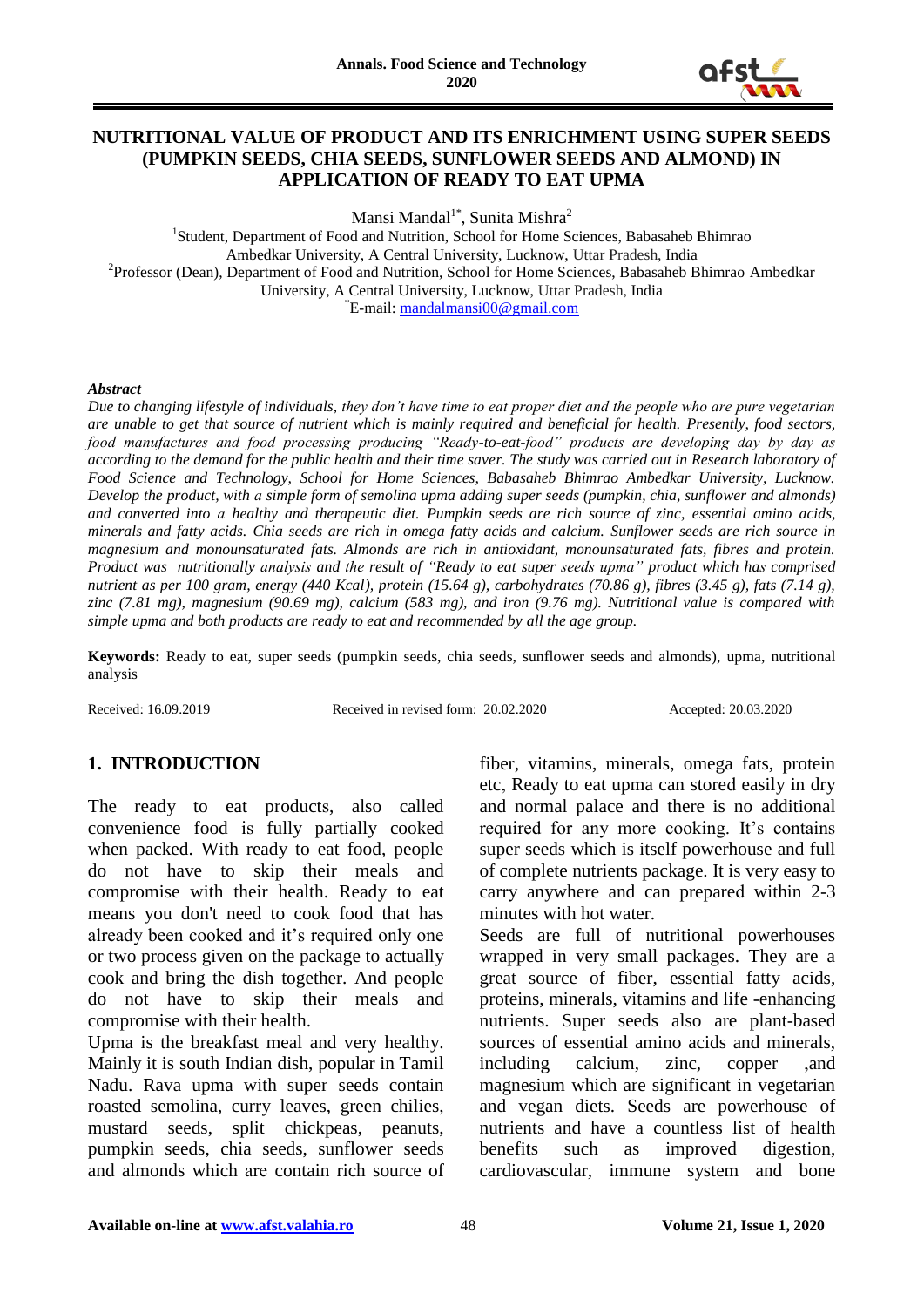

health; research suggests regular consumption or intake of seeds may provide to management of blood sugar and appetite as well as bone mineral density and may help lower risk for obesity and certain types of cancers control. They mostly contain healthy monounsaturated fats, polyunsaturated fats and many important vitamins, minerals and antioxidants. They are important additions to our daily food consuming in many forms. Super seeds included number of seeds as examples are hemp seeds, chia seeds, pumpkin seeds, sunflower seeds, poppy seeds, nigella, mustard seeds etc. in this study, for the development of the product taken as pumpkin seeds, chia seeds, sunflower seeds and almonds.

Pumpkin seeds(*Cucurbitaceae*)are inhabitant to the Americas, and this indigenous species are found across South America, North America, and Central America. Pumpkin seeds are a rich source of zinc. It strengthens the immune system and enhances cell growth. It also helps in insulin regulation, diabetes control, and improves skin and eye health. Health benefits of pumpkin seeds are, they are antioxidant support due to highly source of vitamin E and in the form of Alpha-tocopherol, gammatocopherol, delta-tocopherol, alphatocomonoenol and gamma-tocomonoenol. Antioxidant phytonutrients are like lignans pinoresinol, medioresinol, and lariciresinol are found in pumpkin seeds. "Dried pumpkin seeds contain some trace elements as zinc (Zn), essential amino acids, minerals and fatty acids which are useful nutrients and it is essential for human health benefits." It is analysis and said by Glew, R. H., Glew, R. S., et al (2006).

Chia seeds (*Salvia hispanica*), originate in Central America, or related golden chia(*[Salvia](https://en.wikipedia.org/wiki/Salvia_columbariae)  [columbariae](https://en.wikipedia.org/wiki/Salvia_columbariae)*)native in southwestern United States. It is really having lots of nutrition in small comprise amount of calories. This seeds is also known as powerhouse of nutrients and having amazing functional food. It is rich in omega fatty acids (both omega 3 and omega 6), dietary fibers, calcium, antioxidants, iron, potassium and as well as protein. Health benefits of chia seeds are aids in reducing inflammation, promotes proper digestion,

balances blood sugar levels, aids in weightloss, balances [cholesterol](https://holistickenko.com/cholesterol-roles-and-reasons-for-elevation/) levels, supports healthy bones, lowers cardiovascular disease risks and enhances detoxification. The use of interbreeding and genome modified of the chia seeds compounds, improved the technologies to obtain better nutraceutical attributes for food industry. Chia can be cultivated as new golden and super seeds with multiple benefits for human health. It is describe by Orona-Tamayo, D., et.al (2017)

Sunflower seeds (*[Helianthus annuus](https://en.wikipedia.org/wiki/Helianthus_annuus)*) are gift of sunflower plant and originated in Mexico and Peru, and they are one of the first plants to at any time be present cultivated in the United States. Sunflower seeds help maintain healthy cholesterol levels and act as a careful antioxidant to prevent cancer. It contain plant compound and nutrients such as monounsaturated fats, vitamin E and magnesium help in reducing inflammation, heart disease, blood sugar and type 2 diabetes. It content magnesium which is in help in proper functioning of the skeletal and muscular system. Rich in selenium, it helps in proper thyroid function. "Sunflower seeds are therapeutic potential and credited to the presence of phytosterols, unsaturated fatty acids, proteins, variety of vitamins and minerals." Therapeutic use of sunflower seeds in multiple potential role in chronic inflammatory conditions, bacterial and fungal infections, cardiovascular diseases, skin diseases and even cancers. It is study by Nandha, R., Singh, H., et al (2014).

Almonds (*Prunus dulcis)*are an ancient food that have been known and written about in historical texts, including the Bible. It was originated in regions in western Asia and North Africa.Almond nuts are rich sources of vitamins, and minerals and packed full of health promoting phytochemicals.Almonds are highly nutritious and healthy fats. It is rich in antioxidant, vitamins and minerals. It is also contain monounsaturated fats, fibres and protein. It helps prevent from harmful oxidation of LDL cholesterol.It significantly increased the amount of antioxidants in the bloodstream, reduced [blood pressure,](https://www.medicalnewstoday.com/articles/270644.php) and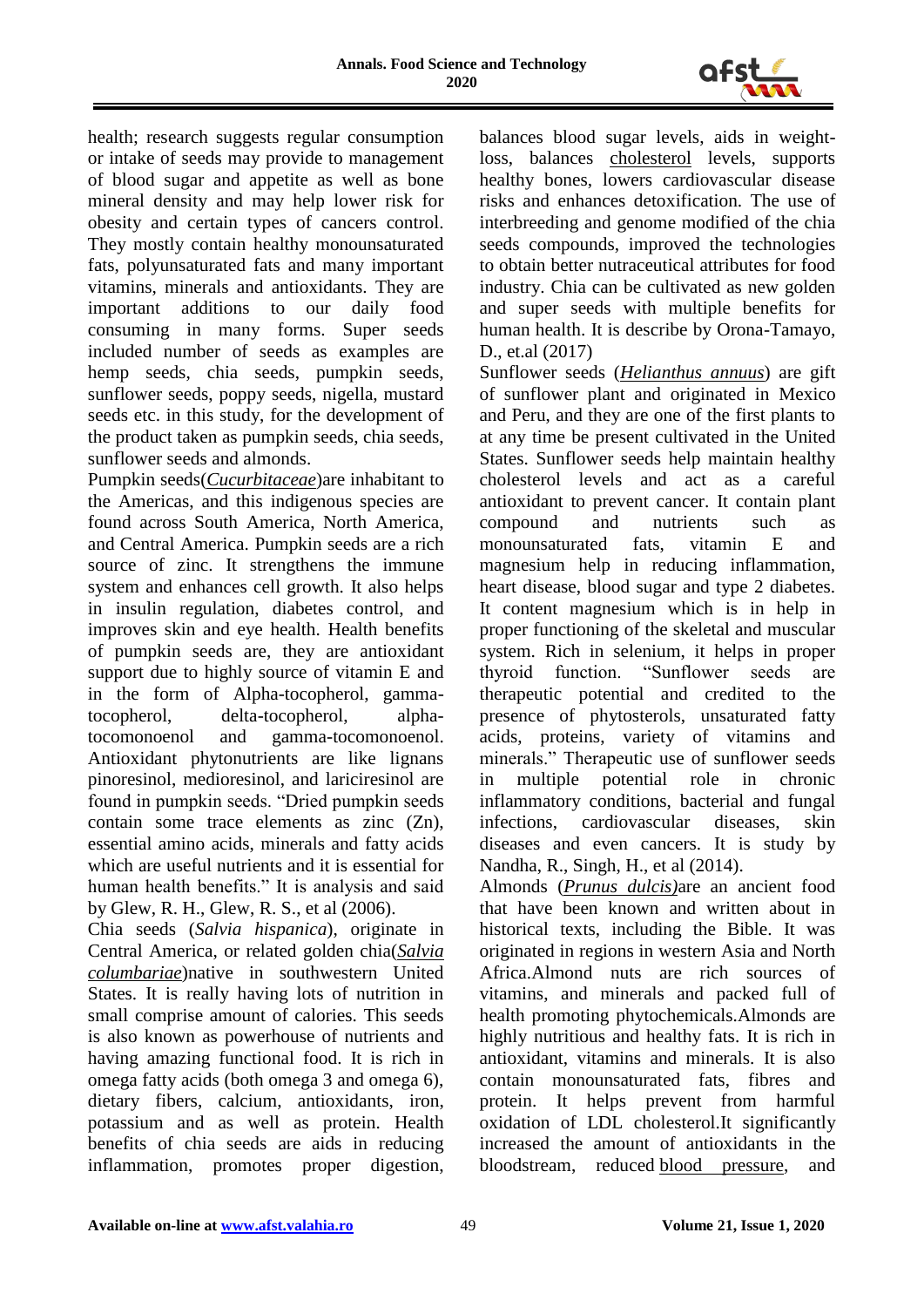

improved blood flow. "Almonds have their own health benefits." And almond nuts as "heart-health". Several health benefits such as antioxidants, hypocholesterolemic, cardio protective, anticancer, anti-inflammation, and anti-diabetic and among others functional properties. It is good source of essential minerals. It is describe by Vadivel, V., Kunyanga, et al (2014).

#### **Objective**

 $\mathbf{\hat{P}}$  To standardize and develop the upma using super seeds (pumpkin, chia, sunflower and almond).

**❖** Analyse the nutritional value of both product and compare.

## **2. MATERIALS AND METHODS**

The experiment was carried out in Research Laboratory of Department of Food Science and Nutrition, School for Home Science, BBAU, Lucknow. The required sample for developed product are presented in Fig 1. and Fig 2.

Allow both the products to cool down and stored in air tight containers untill evalution.

During packaging no any preservative are added and both the products is separately packed in 50 gm of pouches and sealed.

Accurate information of Ingredients in grams is mention above Fig 1. and Fig 2.



Fig 1. Preparation of Super Seeds Fig 2. Preparation of common or

Upma (Ready to eat) B1. Simple upma (Ready to eat) B2.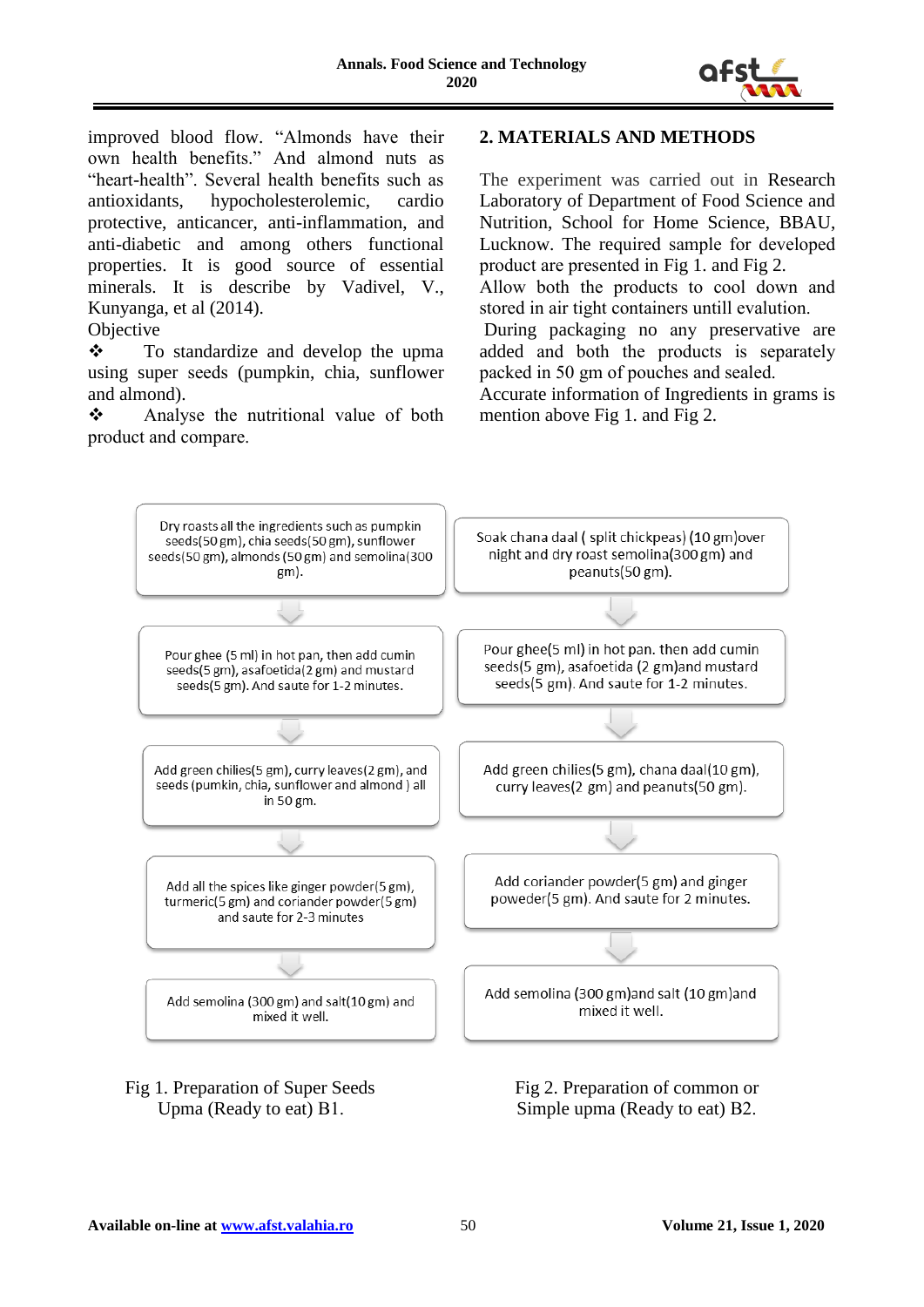

## **Nutritional analysis**

The test was experimentally analysis in RFRAC (Regional Food Research Analysis Centre) Lucknow.

Determination of ash content: Weigh accurately about 5 gm of the prepared sample in a Tared, clean and dry silica dish difference. Ignite the material in the dish with the flame of a suitable burner for about one hour. Complete the ignition by keeping in, a muffle furnace at  $550^{\circ}$ C until grey ash results. Cool in desiccators and weigh. Record the observation. Calculation:

Total ash content (on dry basis), percentage by  $mass = (M_2 - M) \times 100 / M_1 - M$ 

 $M<sub>2</sub>$ : Mass in gm of the crucible with the ash

M : Mass in gm of the empty crucible

 $M_1$ : Mass in g of the dish with the material taken for the test.

The carbohydrate content was determined by SP:18 test method. Calculation:

Carbohydrate percentage  $= 100 - (\% \text{ Moisture})$ content + %Fat content + % Ash content + % Protein content)

Protein content was determined by Automated Biokjgel (Protein estimation Machine) (IS: 7219:1973 RA 2005). Weigh 0.5 to 1.000 gm test portion into, digestion tube. Add 30 gm potassium sulphate. 0.5 gm anhydrous cupric sulphate Add 10 ml Concentrated  $H_2SO_4$ . **Digestion**: Place the tube with-rack in digestion unit and lock the tube with bioscrub fume neutralizer. Select the programme 01 and click to start. Adjust the temperature  $250^{\circ}$ C -10 min,  $300^0C - 10$  min,  $350^0C - 10$  min,  $420^0$ C - 75 min. After Completion of digestion, cool the tube at room temperature.

**Automatic Distillation** : Place the tube into automatic digestion unit add 40% NaOH 40 ml in tube and 4% Boric acid 25 ml in receiver by machine. Select the programme 01 and distillation will complete in 9 minutes. **Titration (Manually)***:* Remove the receiver flask add the mix indicator 2-3 drop and titrate

with 0.1 N HCl  $/0.1$  N H<sub>2</sub>SO<sub>4</sub> end point shows pink colour.

It is proceed by kjeldahl's method. Take 2gm of sample in a kjeldahl's flask. Add 1-2gm of catalyst mixture. Now keep the flask in protein digester. In this digester chamber, add 5.8ml hydrogen peroxide and 12ml concentrated sulphuric acid. Heat till mixture boils briskly at moderate rate at temperature of  $420^{\circ}$ C and colour changes to pale blue. Transfer the content to 100ml flask and place it automatic protein distillation unit. It has mixture of 35% NaOH,  $25ml$  H<sub>2</sub>O and  $4%$  boric acid. When flask is placed under the condenser of the distillation unit, nitrogen ids obtained as small droplets another conical flask which is collected. Titrate it with 0.2N HCL till faint pink colour is appeared, using methyl red as indicator. Note down the titration value. Calculation:

$$
Protein content = \frac{titration\ value \times \ normality\ of\ HCL \times 6.25 \times 2.809 \times 100}{Sample\ weight \times 0.2 \times 1000}
$$

Crude fibre was determined by gravimetrically after chemical digestion and solubilization of other materials present. The fiber residue weight is then corrected for ash content after ignition IS: 1155: 1968.

% Crude Fiber (dry basis) = Dry Residue Wt. (g) Ignited Residue Wt. (g) Blank Wt. Loss (g))  $\times100\times100$  / SampleWt. (g)  $\times$  Sample Moisture, %)

Fat was determined by Soxhlet Extration apparatus (IS:12711:1989:RA 2005). Weigh accurately about 5 to 10 g of the dried material sufficient to give about 1.0 g of fat in the suitable thimble and dry for 2 hours at  $100 \pm 5$  ${}^{0}C$ . Place the thimble in the Soxhlet extraction apparatus and extract with the solvent for about 16 hours**.** Dry the extract contained in the Soxhlet flask, the empty mass of which has been previously determined by taring at  $95^{\circ}$  to  $100<sup>0</sup>$  C for an hour. Cool in desiccators and weigh. Record the weigh. Calculation:

$$
ext{Pat content by mass} = \frac{100 \times (M_1 - M_2)}{M}
$$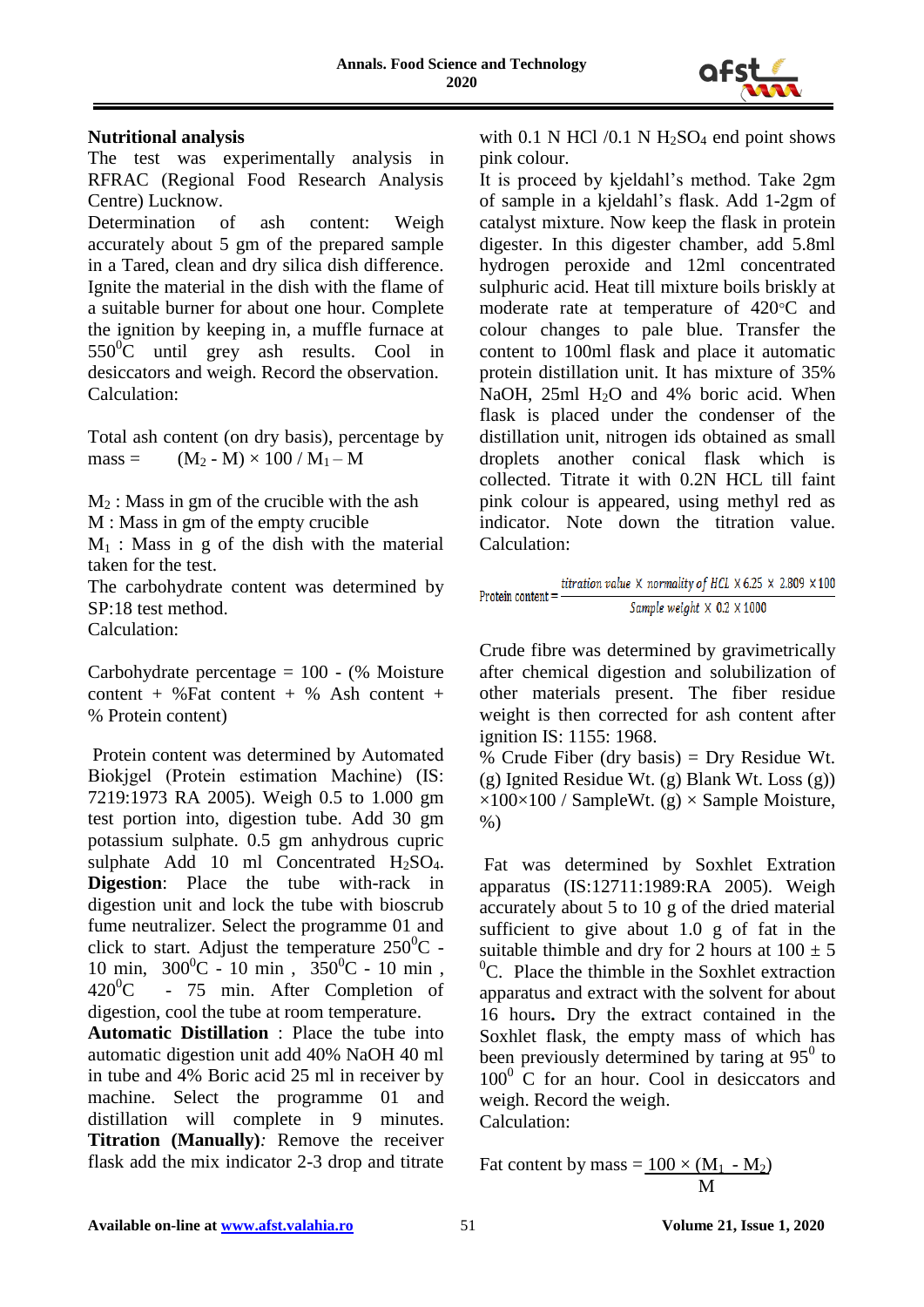

 $M_1$  - Mass in gm of the flower flask with the extracted fat.

 $M<sub>2</sub>$  - Mass in gm of the empty Flower flask clean and dry.

M - Mass in gm of the material taken for the test.

Calcium, iron, magnesium and zinc were determined by standard method using Atomic Absorption Spectrometry (AAS).

Test portions are dried and then ashed at 450°C under a gradual increase (about 50°C/hr) in temperature, 6 N HCl  $(1+1)$  is added and the solution is evaporated to dryness. The residue is dissolved in 0.1N HNO3 and the analytes are determined. Reagents: (a) Water – redistilled or deionized. (b) Hydrochloric acid A.R (6N) – Dilute 500 ml HCl to 1 litre with water (c) Nitric Acid A.R 0.1M – dilute 7 ml conc. acid to 1 litre. (d) Nitric acid concentrated (Sp. Grade 1.40) (e) Standard solutions of calcium,iron, magnesium and zinc prepared as1mg / ml. Dissolve 1.000 gm calcium/iron/ magnesium/ zinc in14 ml water  $+ 7$  ml conc HNO3 in 1 litre volumetric flask and dilute to volume with water.Working Standard solution – For graphite furnace analysis dilute standard solutions with 0.1 M HNO3 to a range of standards that cover the linear range of the elements to be determined. For Flame analysis dilute standard solutions with 0. 1 M HNO 3 to

a range of standards that covers the concentration of the elements to be determined. Moisture content of the sample was determined by standard method described as

$$
Moisture percent by mass = \frac{100 \times (M_1 - M_2)}{M_1 - M}
$$

 $M_1$  - Mass in gm, of the dish with the material before drying.

 $M<sub>2</sub>$  - Mass in gm of the dish with the material after drying.

M - Mass in gm of the empty dish.

## **3. RESULTS AND DISCUSSION**

The nutritive value of both super seeds upma and simple upma shown in the result are as below:

**Table 1: Nutrional value of super seeds upma (B1) and simple upma (B2) as per 100 gram (Proximate analysis)**

| Proximate Analysis  | Super seeds | Simple   |
|---------------------|-------------|----------|
|                     | Upma $(B1)$ | Upma(B2) |
| Energy (Kcal)       | 440         | 192      |
| Carbohydrate (gram) | 70.86       | 30.7     |
| Protein (gram)      | 15.64       |          |
| Fat (gram)          | 7.14        | 5.8      |
| Fiber (gram)        | 3.45        | 03       |



**Fig 1: Graphical representation of nutrition value ( Energy, carbohydrate, protein, fat and fiber) of both B1 & B2 and differences**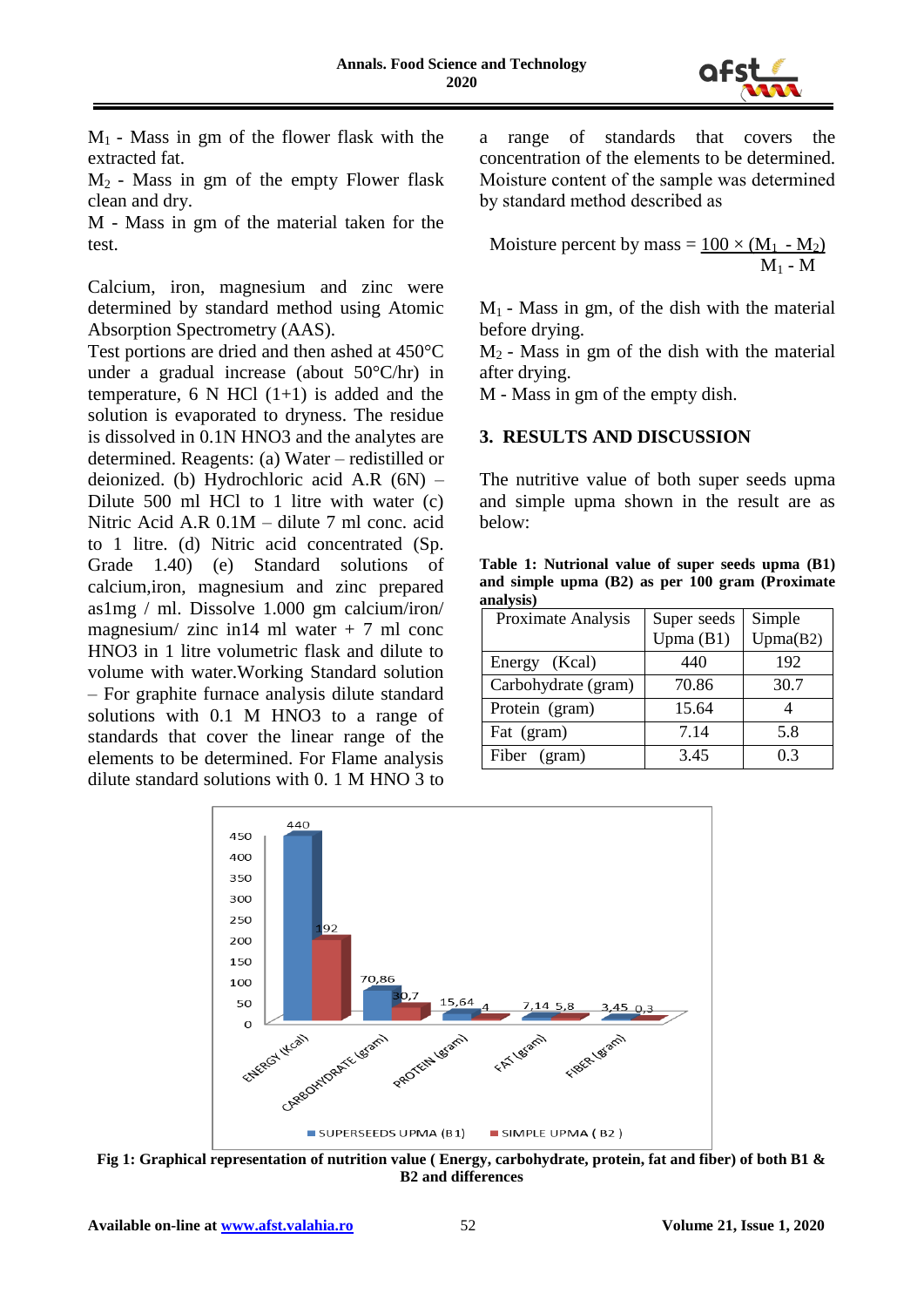

| Minerals      | Super seeds | Simple      |
|---------------|-------------|-------------|
| Analysis      | Upma $(B1)$ | Upma $(B2)$ |
| Zinc $(mg)$   | 7.81        | 0.5         |
| Magnesium(mg) | 90.69       | 20          |
| Calcium (mg)  | 583         | 14.5        |
| Iron $(mg)$   | 9.76        | 0.7         |

**Table 2: Nutrional content in super seeds upma (B1) and simple upma (B2) as per 100 gram (Mineral** 

**analysis**



**Fig 2: Graphical representation of nutrition value (Zinc, magnesium, calcium and iron) and diffences of both B1 & B2**

Both the graphs are showing, comparision between both the upma B1 and B2. There is no any T1,T2 &T3 products during experiments because experiment is based on enrich of super seeds (pumpkin, chia, sunflower and almonds) in upma and comparision the nutrients of both the products. One is upma with super seeds (B1) and another is without super seeds upma (B2).

## **4. CONCULSIONS**

Developed the product, with simple form of upma adding super seeds and converted into healthy and therapeutic diet as compared to simple form of upma which is origin and available in the market and the concept of getting micronutrient rich product. Rava upma with superseeds contains roasted semolina, curry leaves, green chillies, mustard seeds, split chickpeas, peanuts, pumpkin seeds, chia seeds, sunflower seeds and almonds which is contain rich source of fiber, vitamins, minerals, omega fats, protein etc. As comparing with simple Rava upma and super seeds content upma which is highly enhance rich source of zinc,

magnesium, calcium, iron and fatty acids. It can be consumed by all the age group because it is work as therapeutic diet for their nutrition and fulfilling the body requirement. Ready to eat upma can stored easily in dry and normal palace and there is no additional required for any more cooking. Containing of super seeds which is itself powerhouse and full of complete nutrients package. And the way of packaging process to increase the shelf life of product. So people can easily store, carry and consume.

## **5. ACKNOWLEDGEMENT**

I would like to extend and great appreciation to my Supervisor Professor Sunita Mishra, Dean of Dept. Food Science & Nutrition for her valuable and constructive suggestions during the planning and development of this research work. And thanks to my parents and life pattern who support me lot while completing this research.

## **6. REFERENCES**

- [1]. Shaivya, M., & Sunita, M. Nutritional analysis of value-added product by using pearl millet, quinoa and prepare ready-to-use upma mixes.
- [2]. Glew, R. H., Glew, R. S., Chuang, L. T., Huang, Y. S., Millson, M., Constans, D., & Vanderjagt, D. J. (2006). Amino acid, mineral and fatty acid content of pumpkin seeds (Cucurbita spp) and Cyperus esculentus nuts in the Republic of Niger. *Plant foods for human nutrition*, *61*(2), 49-54.
- [3]. Lestari, B., & Meiyanto, E. (2018). A Review: The Emerging Nutraceutical Potential of Pumpkin Seeds. *Indonesian Journal of Cancer Chemoprevention*, *9*(2), 92-101.
- [4]. Ullah, R., Nadeem, M., Khalique, A., Imran, M., Mehmood, S., Javid, A., & Hussain, J. (2016). Nutritional and therapeutic perspectives of Chia (Salvia hispanica L.): a review. *Journal of food science and technology*, *53*(4), 1750-1758.
- [5]. Orona-Tamayo, D., Valverde, M. E., & Paredes-López, O. (2017). Chia—The New Golden Seed for the 21st Century: Nutraceutical Properties and Technological Uses. In *Sustainable protein sources* (pp. 265-281). Academic Press.
- [6]. Nandha, R., Singh, H., Garg, K., & Rani, S. (2014). Therapeutic potential of sunflower seeds: An overview. *International Journal of Research and Development in Pharmacy and Life Sciences*, *3*(3), 967-972.